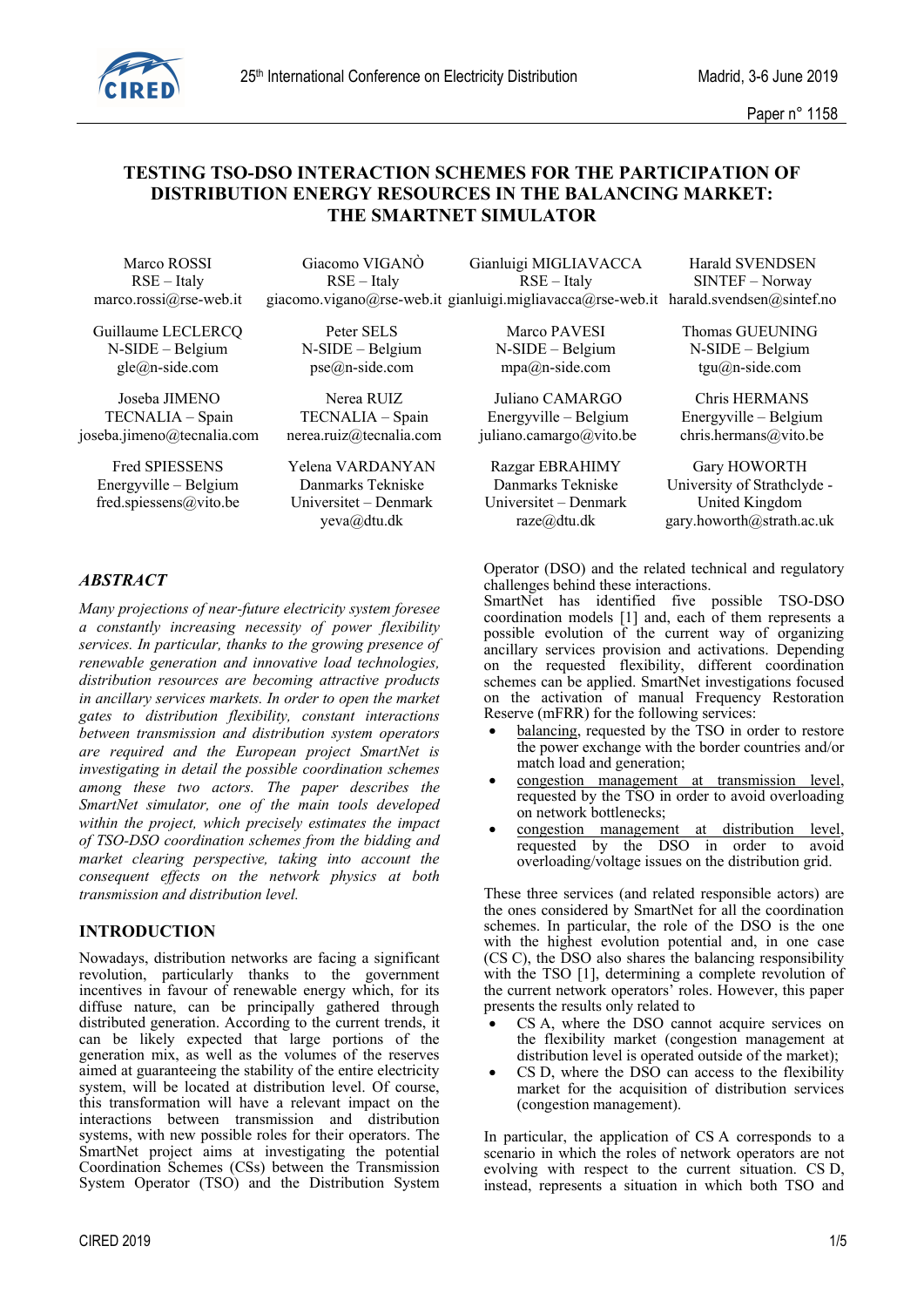

DSO can acquire services with the same priority.

In the following sections the numerical results of these two coordination schemes are reported for a forecasted electricity scenario of Spain in the near future, illustrating the benefits of extending ancillary services market to the DSO. The outcomes of the other coordination schemes, in which the DSO assumes additional roles and/or responsibilities, are detailed in [2].

## **CONSIDERED SCENARIO**

The SmartNet project investigates the effects of TSO-DSO coordination on three European regions: Northern Italy, Continental Denmark and Spain. Figure 1 reports a possible 2030 energy scenario for Spain, from which it is possible to notice:

- an increase of photovoltaic and wind generation (mostly distributed), which results comparable to the total power capacity of conventional power plants;
- thanks to the spread of electric vehicles, storage-base technology represents a significant portion of flexibility, even where large storage power plants (pumped hydroelectric units) cannot be hosted.





The main information related to this high-level scenarios are detailed in [3]. Further analyses have been conducted in order to precisely locate every single source of flexibility on the considered territories. Later, thanks to the reconstructed electrical maps of the transmission and distribution power systems, devices and flexibility providers have been connected to the grid nodes [2].

In addition to the network model and the position of all the flexible units, the baseline profile of each simulated device as well as the energy prices have been computed. These inputs are generated by running a day-ahead market session, having considered the generation mix, forecasted load and the energy price of border countries. Figure 2 reports the results of the day-ahead market processed for a typical Spanish summer day, sunny and averagely windy [2].

Two other typical days of the Spanish scenario, featuring different load and generation profiles, have been simulated. The results of their simulation, together with the ones related to the other two regions, are detailed in [2].



*Figure 2. Results of the simulated day-ahead market session*

## **STRUCTURE OF THE SIMULATOR**

In order to compare the performance of the investigated CSs, SmartNet relies on the results provided by a large-scale simulator, able to realistically mimic the behaviour of complex systems. Its structure is based on the combination of three layers which are sequentially processed in a continuous loop (Figure 3):

- Bidding and dispatching layer, which integrates the software routines responsible of aggregating and disaggregating the power flexibility provided by the different controlled devices.
- Market layer, which runs the market clearing routines aimed at optimizing the activations of the bids submitted by the previous layer for the selected ancillary services.
- Physical layer, which simulates the physics behind transmission + distribution network and each connected flexible device (together with the automatic controllers aimed at maintaining the grid within the stability margins).



*Figure 3. Sequence diagram of the SmartNet simulator blocks*

# **Bidding and Dispatching Layer**

The bidding and dispatching layer incorporates the algorithms used by the market player participants in order to convert the power flexibility of electrical resources in bids for the ancillary services market. After the clearing, the disaggregators decompose the market layer results into the individual power set-points to be sent to all the controlled units.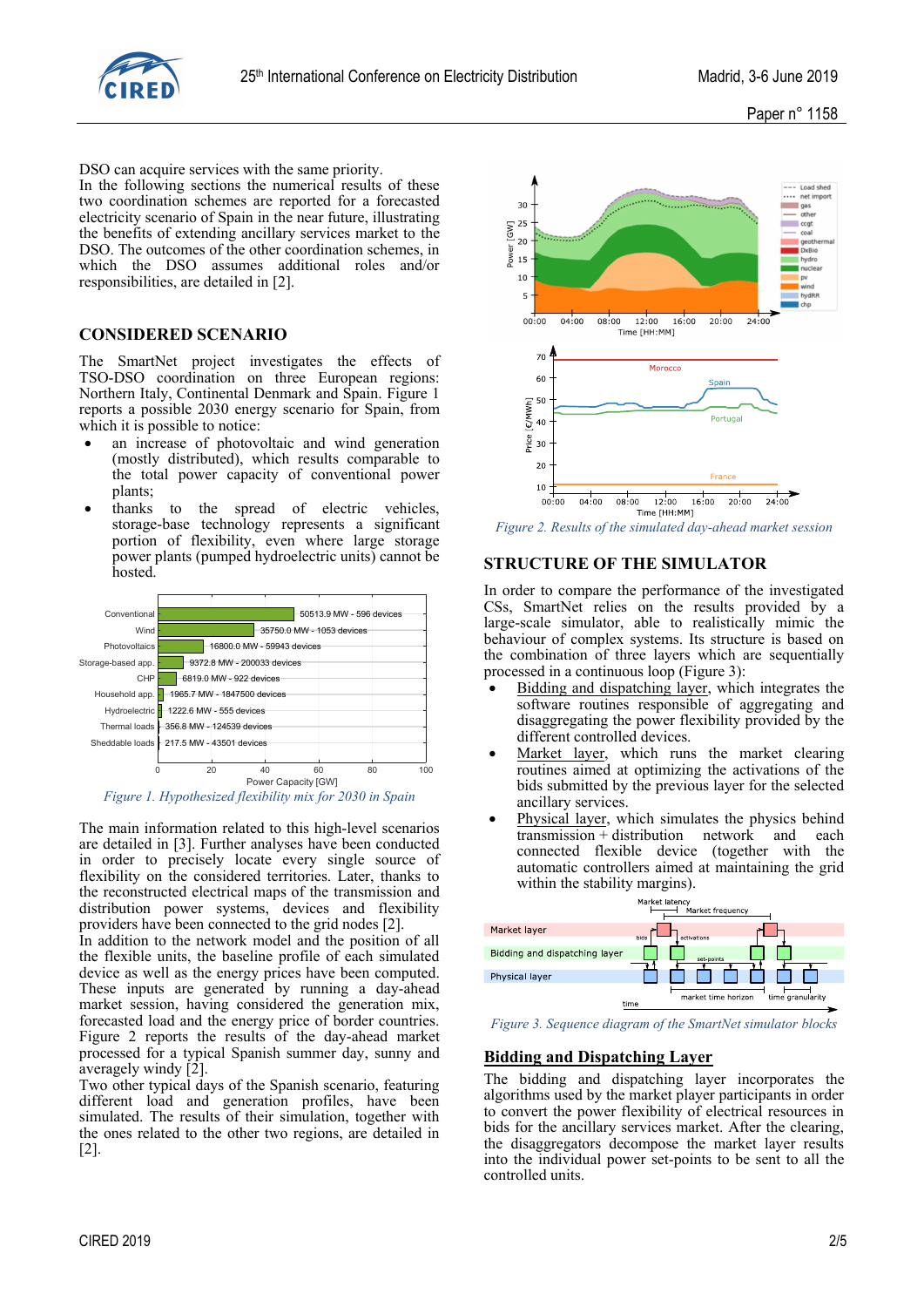

SmartNet simulations considered eight different categories of flexible devices, which are grouped into six aggregation models on the basis of their technology similarities [4]. Because of the complexity of the flexibility, additional dimensions (such as rebound effect, all-or-nothing, all-time-steps-or-nothing, etc.) have been added to the conventional quantity-price bids [5].

#### **Conventional generators model**

SmartNet simulator considers a traditional bidding routine for managing the flexibility of conventional power plants. Power and ramps limits are included within the bidding and dispatching process, having considered the operational and fuel costs related to the offered flexibility.

#### **Atomic loads model**

It aggregates flexibility offered by loads, which have a fixed consumption profile that can be shifted in time and/or replaced by an alternative fixed profile. Once started, atomic loads cannot be paused or interrupted. Flexibility (which is mostly consisting in domestic appliances) is aggregated by solving an optimization problem and its price is calculated by comparing the cost of activating the alternative profile with the baseline one. For this technology the bid is built in order to be all-or-nothing accepted and to include also the information on the rebound effects.

#### **Combined heat and power units model**

It aggregates the flexibility of combined heat-power units by adopting a model based on the physics of the controlled devices. The aggregator monitors the internal variables of each unit and proposes a bid taking into account the current working point with respect to the operational constraints (e.g. ramp-up/down, thermal demand limits, rebound effect).

## **Thermostatically controlled loads model**

Heat pumps, air conditioning systems, water heaters flexibilities are submitted to the market by a dedicated aggregator which monitors the internal variables of each controlled device (physical approach) and calculate the discomfort cost of deviating from the baseline profile. As demonstrated by the results plotted in Figure 4, for this technology the bids also include information on the rebound effect caused by the flexibility activation (all-time-steps-or-nothing bid dimension concept) [6].



## **Electric energy storage units model**

All storage-based technologies are aggregated by a single

algorithm which, thanks to the introduction of the "availability" concept, is capable of managing both stationary (such as pumped hydroelectric units) and mobile storage (electric vehicles).

Even in this case, the aggregator monitors the physical variables of the controlled units and bid the flexibility by solving an optimization function which maximises the profit of the storage owners taking into account the efficiency of each single unit and the cost of deviating from the baseline profile. This deviation, particularly for mobile storage, produces a rebound effect which depends on the requested state-of-charge at the end of the availability periods (early morning and late afternoon according to Figure 5).



#### **Curtailable generation and loads model**

An aggregation algorithm is dedicated to photovoltaic, wind, small-scale hydroelectric generation and to all the loads that can be curtailed without any rebound effect. This guarantees the adoption of a conventional bidding structure (without logical constraints and rebound information), with the possibility of adding information on ramp and power flexibility margins.

When this flexibility is represented by distributed generation, it can be noticed that its activation is very dependent on the coordination scheme. In fact, Figure 6 demonstrates that higher downward regulation is requested to photovoltaic power plants when the DSO is acquiring congestion management services (CS D).



# **Market Layer**

The market layer implements the clearing routines aimed at optimizing the activations which solve balancing and network congestions. Depending on the coordination scheme, these two services are limited to transmission network (CS A) or extended to distribution too (especially congestion management – CS D).

The market clearing routine selects which bids have to be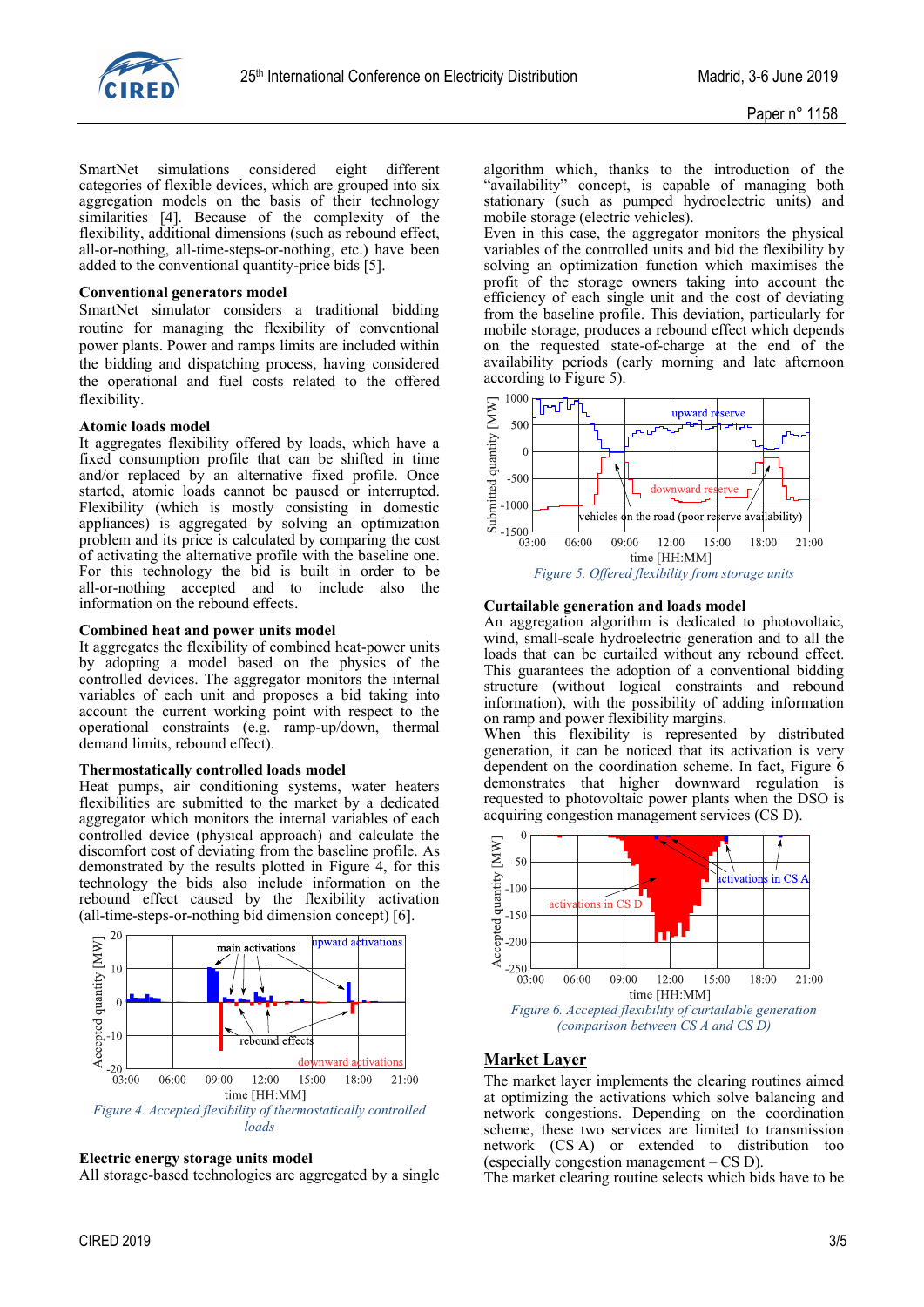

partially/totally activated and at which price, by solving an optimization function (e.g. costs minimization) while satisfying the relevant constraints. The design of the market simulator has been carried out by considering the following five main aspects [5].

### **Network constraints**

Transmission and distribution grid models are coded within the market clearing algorithm in order to solve the predicted congestions and to avoid the occurrence of new ones while balancing.

Because of the different characteristics of transmission and distribution networks (i.e. topology, line impedance, etc.) two distinct models have been adopted. Having investigated the best trade-off between accuracy and practicality, transmission grid has been modelled with a traditional DC linear approximation. Distribution grid, instead, has been represented by means of a *DistFlow* model, capable of modelling radial grids physics [5].

#### **Timing**

The simulated market integrates the possibility of acting on several timing parameters: time horizon (i.e. period for which aggregators trade their flexibility within one market session), time granularity (i.e. time resolution of the market products) and market clearing frequency have been particularly investigated within SmartNet. The simulations have been carried out by assuming a market clearing session per hour, with a time horizon of 60-minutes and a 15-minutes time granularity.

#### **Bidding**

As anticipated above, the structure of the bidding has been designed in order to allow a technology-neutral catalogue of market products. In addition to the conventional quantity-price pairs, additional information has been added, such as time-dependent limitations (e.g. ramping, minimum duration, integral constraints) and logical variables (e.g. exclusive constraints between bids).

## **Clearing**

The objective function of the market clearing routine consists of minimizing the activation costs for the system operators. Welfare maximization strategies has been hypothesized as well but then discarded since it leads to unnecessary activations (zero-sum selection of opposite bids).

## **Pricing**

The pay-as-clear approach has been adopted for the pricing of the activated bids. In order to remunerate the effective contribution of the selected flexibilities, the locational marginal price approach is chosen as a pricing scheme. This strategy attribute to each node of the controlled system a price dependent on the local flexibility and the presence of network bottlenecks in the area.

Looking at the mFRR activations returned by the market layer (Figure 7), it is already possible to notice some peculiar differences between CS A and CS D. In the first case, the TSO is activating flexibility resources regardless of distribution network constraints and no downward distribution flexibility is activated (distribution downward flexibility is more expensive than transmission one). In the second case, the participation of the DSO to the market is evident: about 0.9 GWh of photovoltaic<br>curtailment bids are acquired for congestion curtailment bids are acquired for congestion management, and the market rebalance them by increasing upward flexibility at transmission level.



*Figure 7. Total accepted mFRR during the simulated day (comparison between CS A and CS D)*

According to this, the same net amount of mFRR is activated in both the CSs, however CS D leads to larger amounts of activations with a negative impact on the mFRR costs, but with the benefits of an optimized management of distribution networks (which is beneficial from the physical layer perspective).

## **Physical Layer**

Finally, the effectiveness of the bidding, market clearing and dispatching can be evaluated by analysing their impact on the actual network behaviour. For this reason, a layer of the simulator is entirely dedicated to the simulation of the physics behind the flexible devices and the evolution of the network quantities which is the consequence of the selected activations.

## **Power exchanged by flexible units**

The first step processed by this layer consists of updating the state of each controlled device. Depending on the technology, the set-point provided by the aggregator is computed through a zero-order or first-order dynamic models, which returns the total power exchange of the flexible unit. These models also include stochastic variables, which introduce the effect of forecasting error due to the noise naturally present on non-controllable variables.

#### **Network variables**

Once the power of the flexible units is available, the network state can be calculated by running a conventional AC power flow. However, since the simulated market is dealing only with balancing and congestion management, other fundamental services (such as voltage regulation) have to be simulated in order to maintain the network stable. For this reason, the asset which is not interfering with market decisions and products (e.g. reactive power of generators, phase-shifting/tap-changing transformers, etc.) are controlled by dedicated optimization functions.

#### **Unwanted measures**

Since the market is processing the activation of flexibility on the basis of a predicted network situation, the forecasting error might lead to unforeseen congestions that have to be promptly managed by the network operators. These situations often cannot be solved without interfering with the market activations and, when